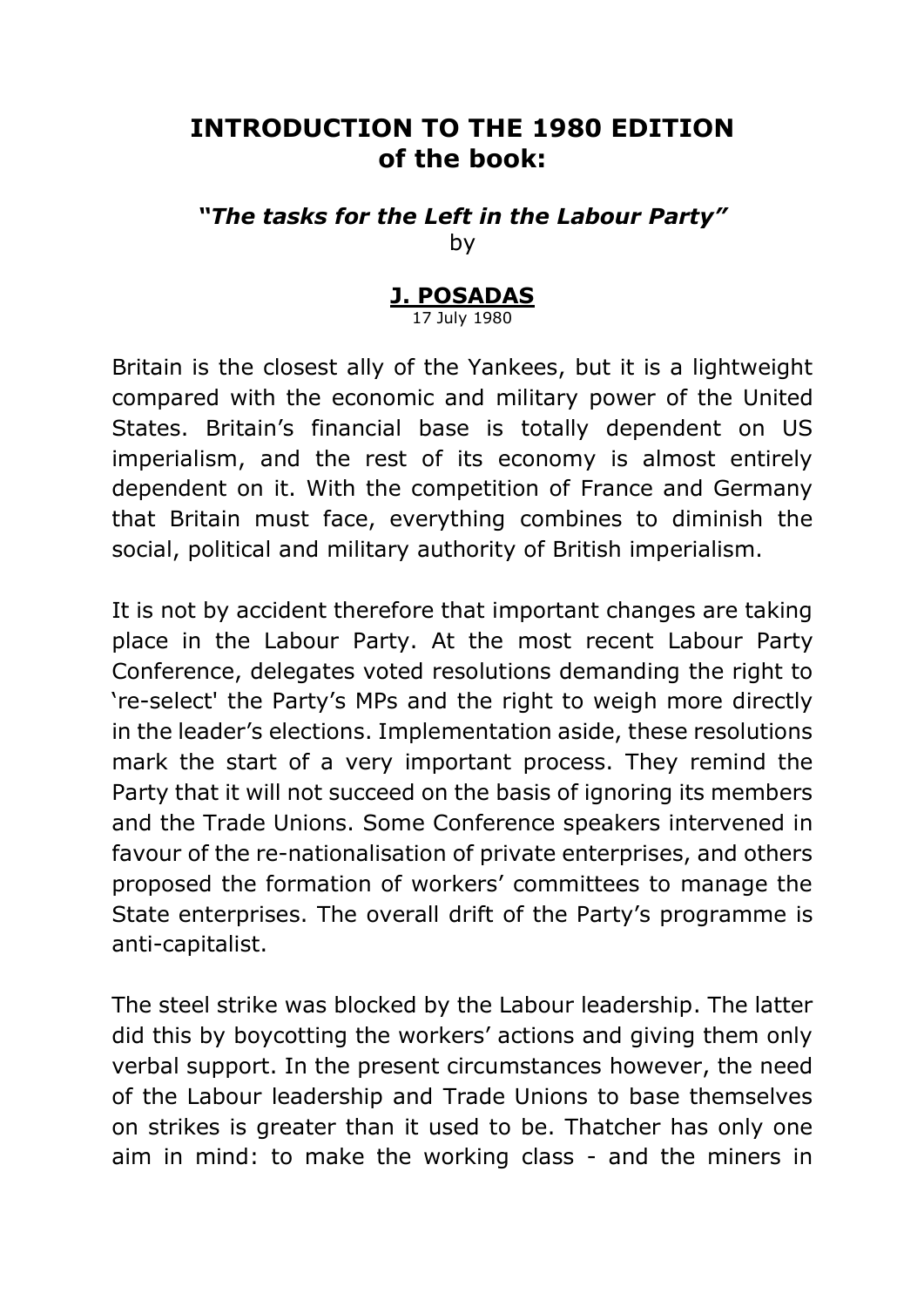particular - pay for the crisis of capitalism. The Labour leaders know only too well that if they give Thatcher free rein, people will not want to vote Labour. Electoral concerns will not allow them to miss this point, and besides, they sense that the Party is moving to the left.

Michael Foot is on the left, although relatively. The divergences between him and Tony Benn highlight the weakness and the superficiality that prevail in the Labour left circles. They want to go forward, and they will, but one must remember that they have no theoretical or programmatic formation. You can only tell they are of the left when they defend positions more favourable to the workers, but this is not grounded in principle. The task therefore is to persuade them of the need to discuss.

When contributing to this, one does more by showing the need to discuss than by lecturing about 'dialectical materialism'. Let's show the need to discuss! Any proper debate shows that human progress in Britain wants for economic transformation, that economic transformation needs a Party, and that this Party needs to be alive. What we call here '*political culture'* must be nurtured in the working class and in the Labour Party. As it stands, the Labour Party is not a Party. It is a commercial enterprise where the MPs dictate the terms and conditions of the Party's programme and political views. The MPs dictate to the Party, not the Party to the MPs.

In such conditions therefore, a Labour Party Conference where the delegates demand the right to determine the Party's programme is something coming close to a revolution! Although not quite a revolution yet, because the process of decisionmaking must go all the way down to the Party's base, the Trade Unions and the working class. For the time being, nothing stops the Labour MPs getting on like before.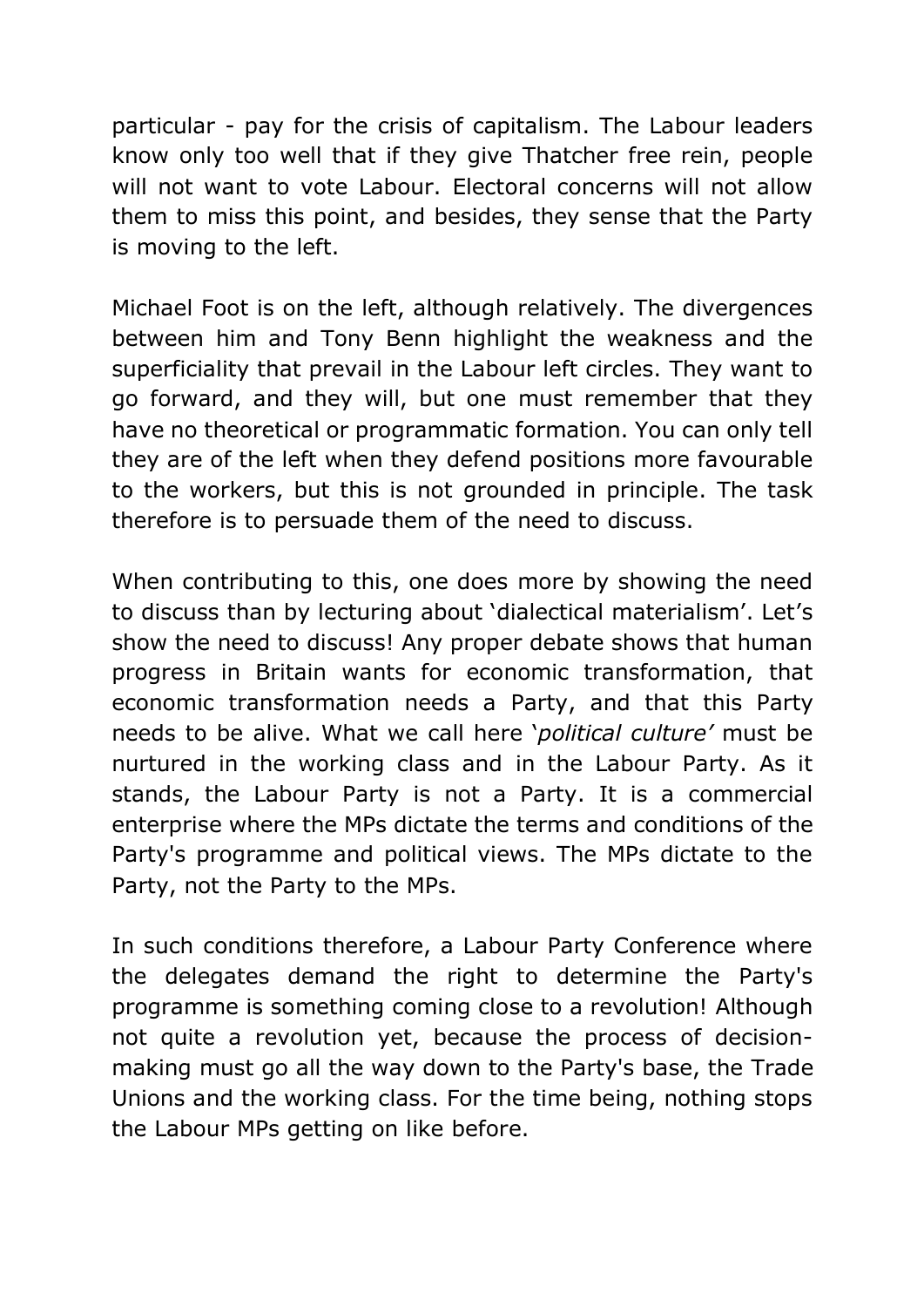What has to be analysed in the Party, is that the Labour base must be involved in mass discussions. The Labour base must be offered the stage. It must be given the full liberty to speak and make analyses. It must be involved in a massive process of internal democratic Party discussions.

For instance, even though it was good, it was not enough that some Labour MPs supported the Soviets in Afghanistan; or that they support the USSR generally, without analyses. There is much to be discussed on the question of Afghanistan: a country evolving from the most primitive conditions to a country going through economic, social and cultural development. The Afghan students have risen against the reactionary sons and daughters of the landowners. There is so much to debate on this question at all levels in the Labour Party.

All this requires a dialectical way of discussing, without trying to impose views on comrades, or trying to impress them with praises for the USSR. The left in the Labour Party - however much it has learnt - has not yet the scientific understanding to arrive at such conclusions. One thing is sure: every passing day, it can see the practical result of the existence and importance of the USSR.

The internal struggle in the Labour Party isn't the same as used to be. For one thing, it is now taking place in the midst of world war preparations – a process where Britain has decided to second the Yankees. The left that you see standing up in the Labour Party is not moved by any fear of the war! It steps forward, on the contrary, with the strong wish to get involved and take actions that tend towards the removal of capitalism.

On the question of world war, the position of Labour is not homogenous. Some sectors are much more against war than others. The Labour masses support the Labour Left because they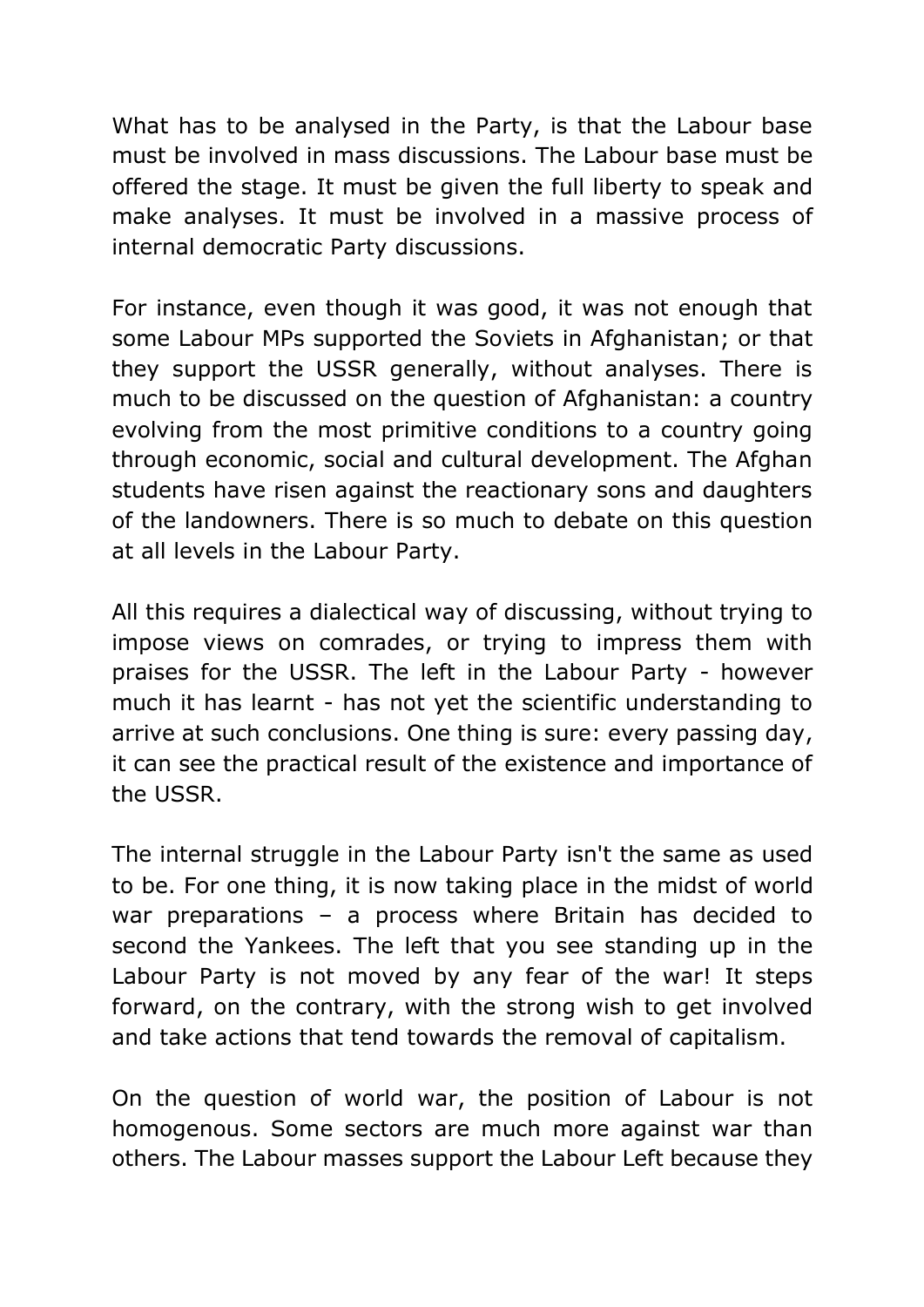want it to oppose the war. They want Labour to get rid of the missiles and free Britain from the domination of the Yankees. In the Party, this higher level of consciousness rises up from the working class. The working class is being kept in the margins of politics, but it knows exactly where it stands on war.

Observe how the Labour leadership did not condemn the intervention of the Soviet Union in Afghanistan. Individuals in the Labour leadership did, but not the leadership. This is not an interested oversight or a concession to avoid being attacked by the Soviets. It is a level of consciousness that you find much better expressed in France, Germany or Italy. A certain level of consciousness only, but a consciousness all the same.

For years now, Labour has not really attacked the USSR. Callaghan and his followers would have done it, but they had to keep their mouths shut and go along with it.

Callaghan answers to some in British capitalism that would prefer not to depend too much on the United States. That particular capitalist sector has its own leaders. It does not support Callaghan politically, but it goes along with him. It does this because Callaghan happens to be there, and because it agrees with Callaghan in many ways. These capitalists take advantage of Callaghan. They use him.

Those who give a direct support to Callaghan are in a workers' bae and a petit bourgeoisie opposed to war. In spite of the capitalist propaganda, these are not opposed to the USSR, and they certainly do not want war.

We make this analysis to give an idea of what happens in Britain. This is where we see the signs of *Where is Britain Going*? 1

<sup>-</sup><sup>1</sup> Reference to Trotsky's writings on Britain, with a chapter called: *Where is Britain Going?* See: "The progress of Britain is united to the struggle for Socialism". J Posadas, 13.11.1977.